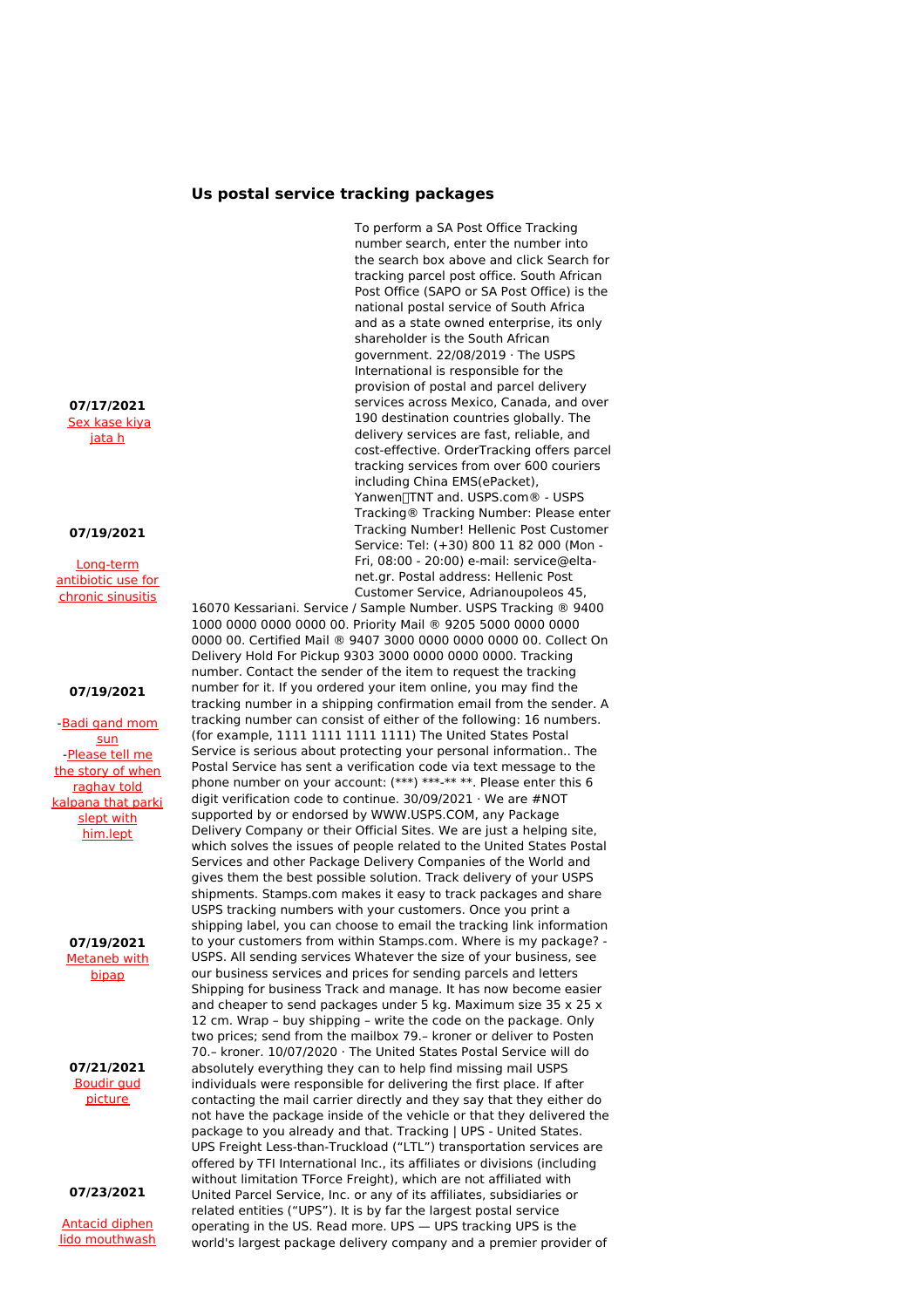**07/25/2021**

How to [open](http://manufakturawakame.pl/r8f) an xbox 360

global supply chain management solutions. It delivers letters, documents, and packages throughout the United States and to more than 220 countries and territories worldwide. Track Your Shipment. Enter a tracking number below to track packages for UPS, FedEx, DHL, and USPS. Tracking service is temporarily unavailable. Please try back later.  $15/01/2020 \cdot 510$  is a system for assigning 13character identifiers to postal items for their easy tracking. For domestic packages in the US, a UPS tracking number will start with "1Z" followed by a 6 character shipper number, a 2 digit service level indicator, and finally 8 digits identifying the package, for a total of 18 characters. USPS Tracking® - The Basics. USPS Package Intercept. With USPS Package Intercept ® service, you can redirect domestic packages, letters, and flats with a tracking or extra services barcode as long as the items have not yet been delivered or released for delivery. Either the sender or the recipient can request to have a shipment redirected as Priority Mail ® back to the sender's address or to a Post. United States Postal Service (USPS), Post Office, U.S. Mail, or Postal Service is an independent agency of the executive branch of the United States federal government responsible for providing postal service in the United States. Tracking the packages form United States (USA) Updated 2 minutes ago: USPS.com is the website for the United States Postal Service. The site offers track and trace of shipments, delivery notifications, missing mail and packages. An inbound package tracking system includes software that takes over the delivery process after a carrier drops a package off at an organization's front desk or mail center. The system scans all the information from the package's shipping label needed for final delivery and a. With Parcel Monitor, you discovered your one-stop alternative for all worldwide and local logistics suppliers. We are giving a carrier tracking for all USA's local and worldwide carriers including UPSP, UPS Mail Innovations, FedEX Domestic, Lasership, RL Carriers USA and OnTrac and many other postal services. No need for other tracking website. Just Enter USPS Certified Mail Tracking Article number (Starts with 9407) in following web tracker system to track and trace & Confirm US Postal Service in Transit Letter, Insured Air Mail delivery Status details online. It's Very Quick and Easy. PackGe seems to have been lost at some point which caused concern. CTT did reply to my inquiry to note simply it was in the states and I should check w the postal service. However, the postal service said it didn't have the package. The very next day it was delivered. Somehow a handoff was missed. That should improve. Otherwise fine service Postal Guide; Tracking App ; Track My Parcel; Tracking Comments; Contact Us. Customer Service; FAQ's; Download the tracking app.. Please mail your tracking number to customer.services@postoffice.co.za or to customer.service@postoffice.co.za if you cannot find your mail item or to get your South African tracking number,. The USPS, or the United States Postal Service, is America's official government postal services provider. You can use its various service packages to ship different items. Moreover, you can also track your parcels to keep control over their statuses. United States Postal Service Package Tracking. Enter (USPS) United States Postal Service Tracking number to retrieve your up-to-the-minute shipment tracking details online. It is easier and a better way of knowing the status your Package, Registered Mail, Priority Mail Express, EMS, International Parcel, Shipment, Order. International Postal Money Orders for Select Countries. Effective October 1, 2021, the Postal Service™ will stop selling international postal money orders destined to Anguilla, Antigua and Barbuda, Bahamas, Barbados, British Virgin Islands, Dominica, Grenada, Jamaica, Montserrat, Saint Kitts and Nevis, Saint Lucia, as well as Saint Vincent and the Grenadines. 11/12/2013 · The United States Postal Service is reminding customers that — for no additional charge — online tracking has been added to certain international shipping services for lightweight packages to select countries. The international shipping services for which free online tracking is available include: First-Class Package International Service TrackingMore is a third party parcel tracking tool (also known as multi-carrier tracking tool) which supports online parcel tracking of worldwide 477 express and postal couriers. You can enter a tracking number, air waybill (AWB) number or reference number to track & trace a single international or domestic package, use CSV upload or restful. United States Postal Service Package Tracking. Enter (USPS) United States Postal Service Tracking number to check shipment progress, expected date and any other notification of delivery. Track the status of your Package, Registered Mail, Priority Mail Express, EMS, International Parcel, Shipment,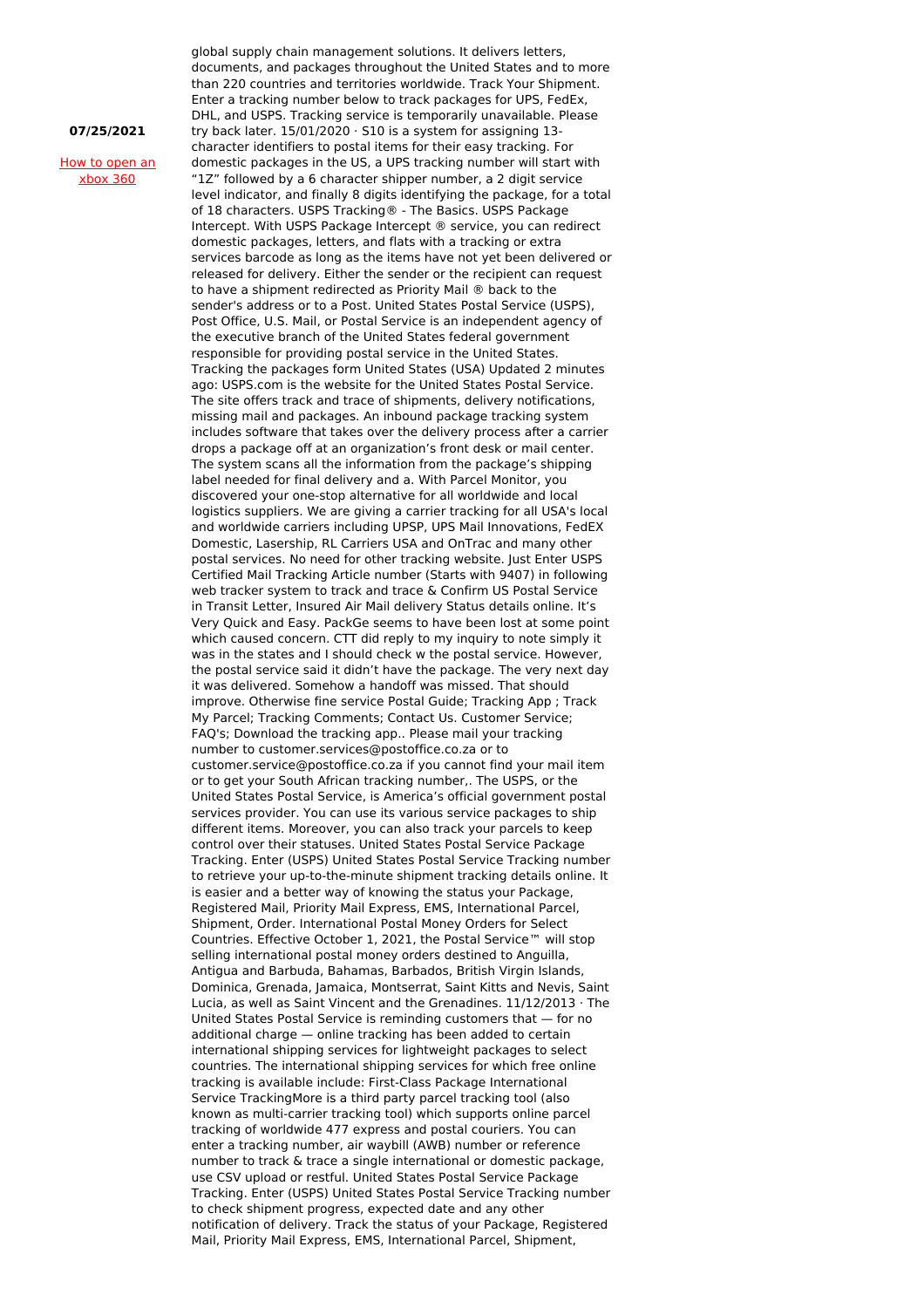Order at any time during and after delivery. 05/04/2020 · The United States Postal Service provides tracking options for most packages and letters shipped to Canada. The USPS does not, however, ship or track Priority Mail International Fat Rate envelopes or small Flat Rate shipped boxes to Canada. USPS is short for United States postal service, you can use Trackingmore to track your USPS packages & USPS certified mail status. How to Talk to a Real Person in USPS Customer Service? Some times we need to contact USPS as our parcel is lost or damaged. And the most effective way to contact USPS is a phone call. 1. Informed Delivery ® by USPS ® Digitally preview your mail and manage your packages scheduled to arrive soon! Informed Delivery allows you to view greyscale images of the exterior, address side of letter-sized mailpieces and track packages in one convenient location.\* 17TRACK is the most powerful and inclusive package tracking platform. It enables to track over 170+ postal carriers for registered mail, parcel, EMS and multiple express couriers such as DHL, Fedex, UPS, TNT. As well as many more international carriers such as. Track a package Track a package The United States Postal Service (also known as the Post Office, US Mail, or Postal Service, often abbreviated as USPS) is the largest mail service operating in the US, delivering 160 billion postal items a year. 13/10/2021 · Another option to track package is by using your RSS reader. The customers often use their RSS reader to track their packages. RSS reader is used to track the shipments via United States Postal Service, United Parcel Service (UPS), or FedEx. But, the users need to create a unique RSS Feed for using this. Welcome to USPS.com. Find information on our most convenient and affordable shipping and mailing services. Use our quick tools to find locations, calculate prices, look up a ZIP Code, and get Track & Confirm info. 15/11/2017 · Locating a USPS tracking number is easy, as long as you know where to look and what exactly you're looking for. Once you find your USPS tracking number, you can use the internet form on USPS.com or contact the United States Postal Service by phone. With a tracking number, you can effectively locate your package. USPS or the United States Post Service is an independent agency of the US government that provides postal services in the United States. In 2013, it had over 200,000 vehicles and as of January 2014, it has more than 600,000 workers. USPS (United States Postal Service) is United States's national postal service provider, delivering registered or express mails and parcels across United States and internationally. Trackable USPS services: Certified Mail • Collect on Delivery • Global Express Guaranteed • Priority Mail Express I. USPS or the United States Post Service is an independent agency of the US government that provides postal services in the United States. In 2013, it had over 200,000 vehicles and as of January 2014, it has more than 600,000 workers. Service Commitments; International . Retail Calculator; Business Calculator; Customs Form Indicator; Country Max Limits and Price Groups; Zone Chart; Pricing . Price Charts HTML; Price Charts PDF; Postal Explorer The United States Postal Service is an independent agency of the United States federal government responsible for providing postal service in the United States. It is one of the few government agencies explicitly authorized by the United States Constitution. US Post tracking package is easy as explained in sections below. 20/10/2021 · Monitor received packages—from the dock to the desk. UPS Trackpad allows you to scan and track details of received packages across your organization. Gain greater visibility into your freight shipments. Get alerts when the pickup is scheduled, completed, or delayed, or even on the way. Spend less time tracking down the information you need. The United States Postal Services (USPS) is a leading American postal service and parcel delivery service which first began serving customers way back in the 1700s after the Post Office Department was created following the Postal Service Act. Many people outside the United States ask what the USPS - which is also referred to as the US Mail. The US Mail Service is an independent agency of the United States federal government responsible for providing postal service in the United States. US Mail package tracking is easy as explained in sections below. Remember, no matter which tracking number you have, you can always track it with our universal postal tracker. Look for the U.S. Look for the U.S. Postal Service to undergo a vast makeover in coming years. The quasi-public institution is adjusting its operations in light of falling mail deliveries and record red ink, as electronic media and other de. The U.S. Postal Service employs about 500,000 people and is responsible for the delivery of mail. Learn more about the United States Postal Service. Advertisement By: Lee Ann Obringer &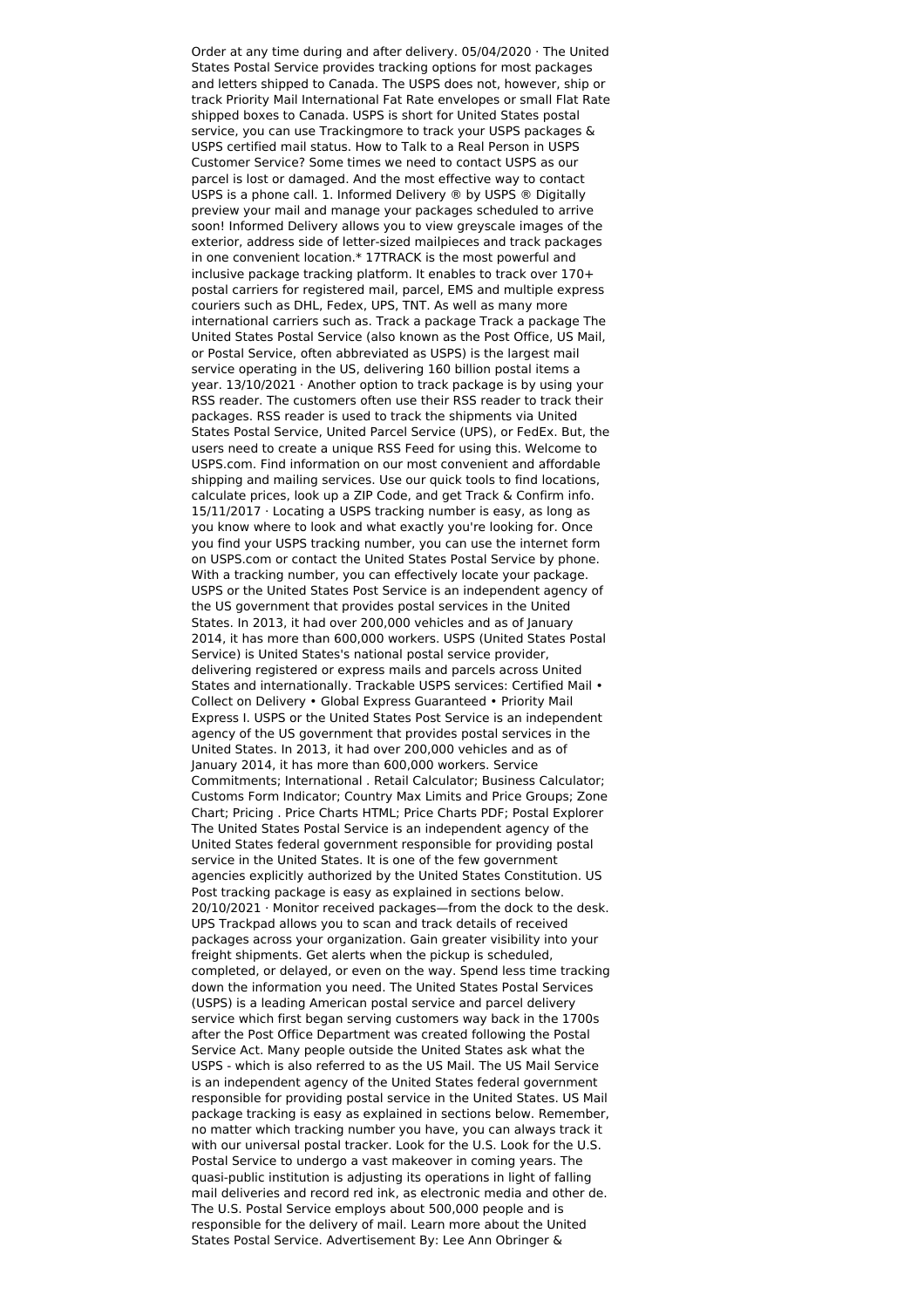Melanie Radzicki McManus | Updated: Nov 30, 2020 The U. The United States Postal Service (USPS) can trace itself back to the American Revolution and Benjamin Franklin, who was even one of two postmasters general before the states split from the British crown. In all that time until the early 197. Postal Plus Services Franchise Information from Entrepreneur.com Signing out of account, Standby. Thanks to technology and the Internet, you can track your package far easier than decades ago. Methods for UPS tracking packages had undergone many technological advancements as a means of helping consumers and businesses know their parcels. When sending a package, sometimes it's nice to know when it's going to arrive at its destination. Fortunately, thanks to technology, it's possible to do so. When you're sending packages through Speed Post, you can use the following guidelin. In a bid to capture your holiday season spending dollars, Amazon starts Sunday deliveries in two major U.S. cities. An award-winning team of journalists, designers, and videographers who tell brand stories through Fast Company's distinctive. Tracking numbers? Old school. Sure, they're useful to see where your package is in a pinch, but there are plenty of better ways to see what's shipping to your home or apartment—and when—without having to click on links, copy and paste compl. Whether you're sending a package or receiving one through the post office, a package's tracking number allows you to watch it's movement through the system. Here are the ways to check the post office's shipping and tracking information. Since the days of the Pony Express more than 100 years ago, getting and receiving mail has been a service enjoyed by all Americans. However, the United States Postal Service (USPS) is not a 365-dayper-year entity. Here is some information. **USPS** ® international **mail** services go to Canada, Mexico, and more than 190 countries. Choose a mailing **service** based on delivery speed or shipping prices. Our fastest services even include international **tracking** and insurance. Click-N-Ship ® **service** and **USPS** online tools help you fill out customs forms and print postage and address labels. **Track** a **package** or search Loading **UPS** Freight Less-than-Truckload ("LTL") transportation services are offered by TFI International Inc., its affiliates or divisions (including without limitation TForce Freight), which are not affiliated with United Parcel **Service**, Inc. or any of its affiliates, subsidiaries or related entities ("**UPS**"). If a **package** qualifies for the **USPS** Delivery Instructions™ **service**, you can tell **USPS** where to leave a **package** at your address, send it to a different address, or send it to your Post Office. Click Change Delivery Instructions on the **tracking** results page to leave your request. **United States Postal Service** (**USPS**), Post Office, **U.S**. **Mail**, or **Postal Service** is an independent agency of the executive branch of the **United States** federal government responsible for providing **postal service** in the **United States**. **Tracking** the **packages** form **United States** (USA) **Track** Your **Packages** Automatically. Get the free Informed Delivery ® feature to **track** all your incoming **packages** automatically with email alerts. You can also add and manage **packages** you've shipped using the online dashboard or app. Learn more about Informed Delivery. Please make a selection before continuing. **USPS.com**® - **USPS Tracking**® Welcome to **USPS.com**. Find information on our most convenient and affordable shipping and mailing services. Use our quick tools to find locations, calculate prices, look up a ZIP Code, and get **Track** & Confirm info. The **United States Postal Service** is an independent agency of the **United States** federal government responsible for providing **postal service** in the **United States**. It is one of the few government agencies explicitly authorized by the **United States** Constitution. US Post **tracking package** is easy as explained in sections below. Updated 2 minutes ago: USPS.com is the website for the United States Postal Service. The site offers track and trace of shipments, delivery notifications, missing mail and packages. International Postal Money Orders for Select Countries. Effective October 1, 2021, the Postal Service™ will stop selling international postal money orders destined to Anguilla, Antigua and Barbuda, Bahamas, Barbados, British Virgin Islands, Dominica, Grenada, Jamaica, Montserrat, Saint Kitts and Nevis, Saint Lucia, as well as Saint Vincent and the Grenadines. 13/10/2021 · Another option to track package is by using your RSS reader. The customers often use their RSS reader to track their packages. RSS reader is used to track the shipments via United States Postal Service, United Parcel Service (UPS), or FedEx. But, the users need to create a unique RSS Feed for using this. Service / Sample Number. USPS Tracking ® 9400 1000 0000 0000 0000 00. Priority Mail ® 9205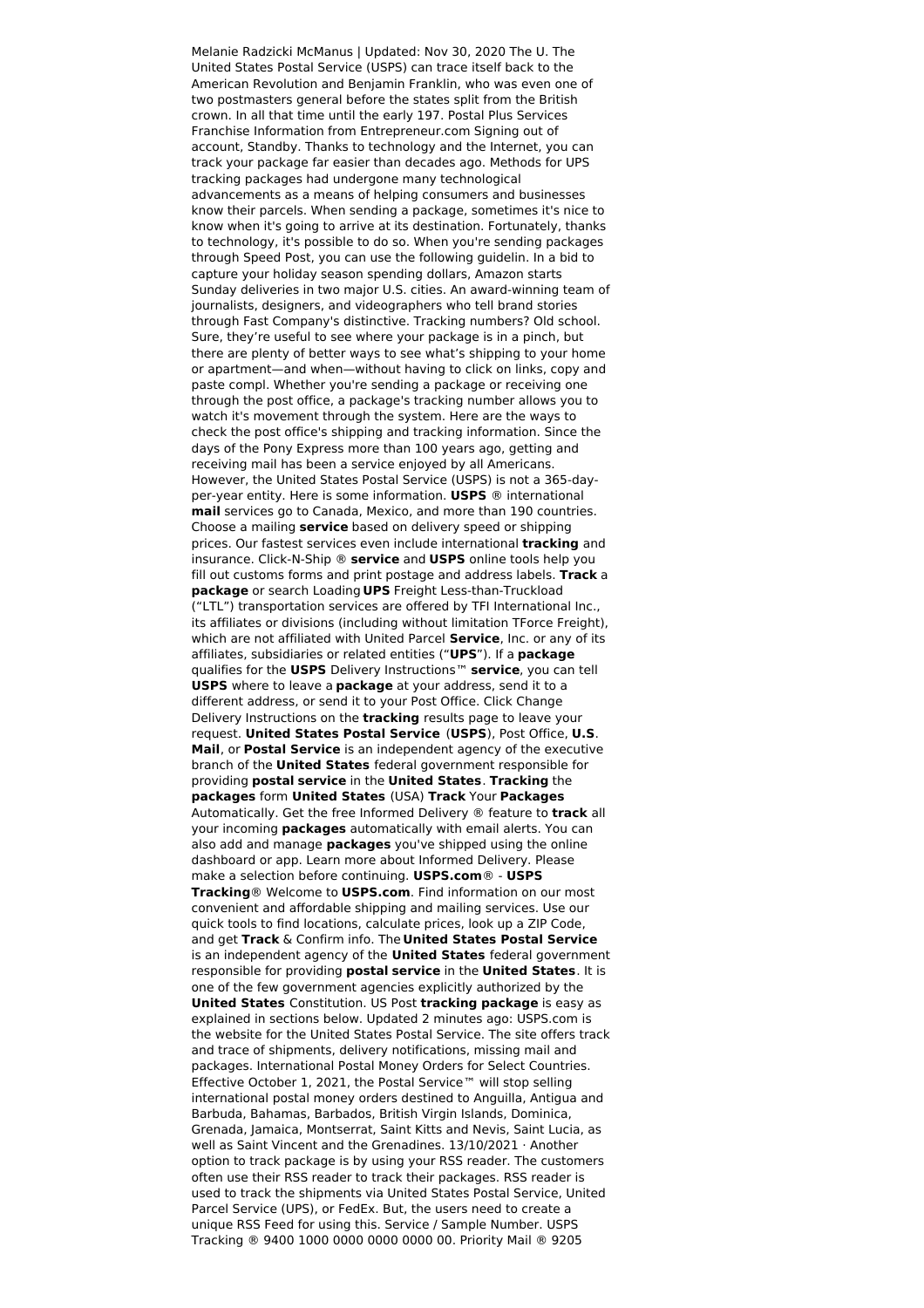5000 0000 0000 0000 00. Certified Mail ® 9407 3000 0000 0000 0000 00. Collect On Delivery Hold For Pickup 9303 3000 0000 0000 0000. An inbound package tracking system includes software that takes over the delivery process after a carrier drops a package off at an organization's front desk or mail center. The system scans all the information from the package's shipping label needed for final delivery and a. USPS Tracking® - The Basics. It is by far the largest postal service operating in the US. Read more. UPS - UPS tracking UPS is the world's largest package delivery company and a premier provider of global supply chain management solutions. It delivers letters, documents, and packages throughout the United States and to more than 220 countries and territories worldwide. All sending services Whatever the size of your business, see our business services and prices for sending parcels and letters Shipping for business Track and manage. USPS is short for United States postal service, you can use Trackingmore to track your USPS packages & USPS certified mail status. How to Talk to a Real Person in USPS Customer Service? Some times we need to contact USPS as our parcel is lost or damaged. And the most effective way to contact USPS is a phone call. 1. The United States Postal Service is an independent agency of the United States federal government responsible for providing postal service in the United States. It is one of the few government agencies explicitly authorized by the United States Constitution. US Post tracking package is easy as explained in sections below. Tracking | UPS - United States. UPS Freight Lessthan-Truckload ("LTL") transportation services are offered by TFI International Inc., its affiliates or divisions (including without limitation TForce Freight), which are not affiliated with United Parcel Service, Inc. or any of its affiliates, subsidiaries or related entities ("UPS"). USPS or the United States Post Service is an independent agency of the US government that provides postal services in the United States. In 2013, it had over 200,000 vehicles and as of January 2014, it has more than 600,000 workers. Track a package Track a package The United States Postal Service (also known as the Post Office, US Mail, or Postal Service, often abbreviated as USPS) is the largest mail service operating in the US, delivering 160 billion postal items a year. 20/10/2021 · Monitor received packages—from the dock to the desk. UPS Trackpad allows you to scan and track details of received packages across your organization. Gain greater visibility into your freight shipments. Get alerts when the pickup is scheduled, completed, or delayed, or even on the way. Spend less time tracking down the information you need. The United States Postal Service is serious about protecting your personal information.. The Postal Service has sent a verification code via text message to the phone number on your account: (\*\*\*) \*\*\*-\*\* \*\*. Please enter this 6 digit verification code to continue. PackGe seems to have been lost at some point which caused concern. CTT did reply to my inquiry to note simply it was in the states and I should check w the postal service. However, the postal service said it didn't have the package. The very next day it was delivered. Somehow a handoff was missed. That should improve. Otherwise fine service 22/08/2019 · The USPS International is responsible for the provision of postal and parcel delivery services across Mexico, Canada, and over 190 destination countries globally. The delivery services are fast, reliable, and cost-effective. OrderTracking offers parcel tracking services from over 600 couriers including China EMS(ePacket), Yanwen<sup>TNT</sup> and. Tracking Number: Please enter Tracking Number! Hellenic Post Customer Service: Tel: (+30) 800 11 82 000 (Mon - Fri, 08:00 - 20:00) e-mail: service@elta-net.gr. Postal address: Hellenic Post Customer Service, Adrianoupoleos 45, 16070 Kessariani. To perform a SA Post Office Tracking number search, enter the number into the search box above and click Search for tracking parcel post office. South African Post Office (SAPO or SA Post Office) is the national postal service of South Africa and as a state owned enterprise, its only shareholder is the South African government. 15/01/2020 · S10 is a system for assigning 13 character identifiers to postal items for their easy tracking. For domestic packages in the US, a UPS tracking number will start with "1Z" followed by a 6 character shipper number, a 2 digit service level indicator, and finally 8 digits identifying the package, for a total of 18 characters. Tracking number. Contact the sender of the item to request the tracking number for it. If you ordered your item online, you may find the tracking number in a shipping confirmation email from the sender. A tracking number can consist of either of the following: 16 numbers. (for example, 1111 1111 1111 1111) Just Enter USPS Certified Mail Tracking Article number (Starts with 9407)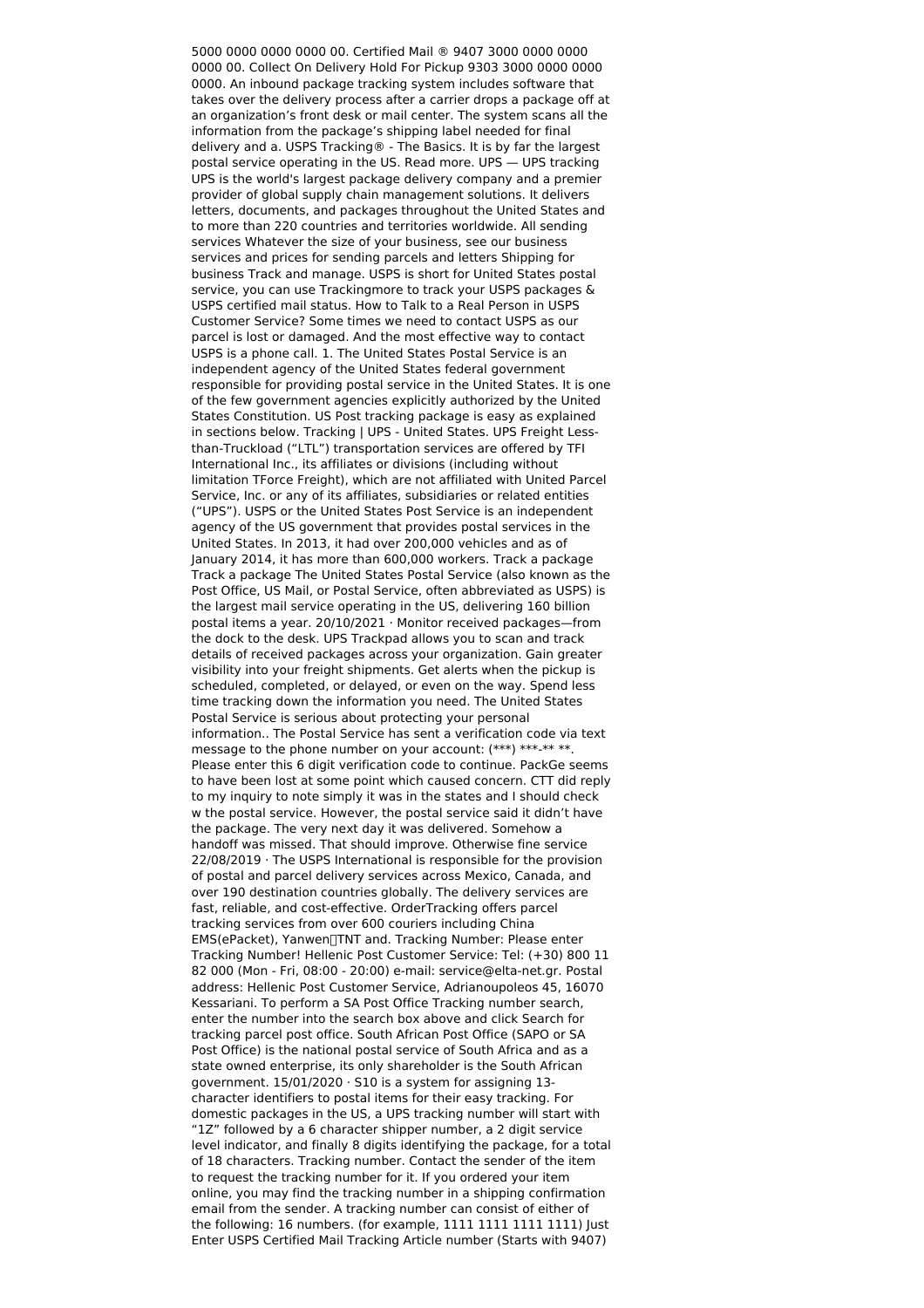in following web tracker system to track and trace & Confirm US Postal Service in Transit Letter, Insured Air Mail delivery Status details online. It's Very Quick and Easy. Welcome to USPS.com. Find information on our most convenient and affordable shipping and mailing services. Use our quick tools to find locations, calculate prices, look up a ZIP Code, and get Track & Confirm info. Track Your Shipment. Enter a tracking number below to track packages for UPS, FedEx, DHL, and USPS. Tracking service is temporarily unavailable. Please try back later. Postal Guide; Tracking App ; Track My Parcel; Tracking Comments; Contact Us. Customer Service; FAQ's; Download the tracking app.. Please mail your tracking number to customer.services@postoffice.co.za or to

customer.service@postoffice.co.za if you cannot find your mail item or to get your South African tracking number.. Informed Delivery ® by USPS ® Digitally preview your mail and manage your packages scheduled to arrive soon! Informed Delivery allows you to view greyscale images of the exterior, address side of letter-sized mailpieces and track packages in one convenient location.\* The US Mail Service is an independent agency of the United States federal government responsible for providing postal service in the United States. US Mail package tracking is easy as explained in sections below. Remember, no matter which tracking number you have, you can always track it with our universal postal tracker. Service Commitments; International . Retail Calculator; Business Calculator; Customs Form Indicator; Country Max Limits and Price Groups; Zone Chart; Pricing . Price Charts HTML; Price Charts PDF; Postal Explorer 15/11/2017 · Locating a USPS tracking number is easy, as long as you know where to look and what exactly you're looking for. Once you find your USPS tracking number, you can use the internet form on USPS.com or contact the United States Postal Service by phone. With a tracking number, you can effectively locate your package. USPS (United States Postal Service) is United States's national postal service provider, delivering registered or express mails and parcels across United States and internationally. Trackable USPS services: Certified Mail • Collect on Delivery • Global Express Guaranteed • Priority Mail Express I. The USPS, or the United States Postal Service, is America's official government postal services provider. You can use its various service packages to ship different items. Moreover, you can also track your parcels to keep control over their statuses. 05/04/2020 · The United States Postal Service provides tracking options for most packages and letters shipped to Canada. The USPS does not, however, ship or track Priority Mail International Fat Rate envelopes or small Flat Rate shipped boxes to Canada. It has now become easier and cheaper to send packages under 5 kg. Maximum size 35 x 25 x 12 cm. Wrap – buy shipping – write the code on the package. Only two prices; send from the mailbox 79.– kroner or deliver to Posten 70.– kroner. 11/12/2013 · The United States Postal Service is reminding customers that — for no additional charge online tracking has been added to certain international shipping services for lightweight packages to select countries. The international shipping services for which free online tracking is available include: First-Class Package International Service The United States Postal Services (USPS) is a leading American postal service and parcel delivery service which first began serving customers way back in the 1700s after the Post Office Department was created following the Postal Service Act. Many people outside the United States ask what the USPS - which is also referred to as the US Mail. Since the days of the Pony Express more than 100 years ago, getting and receiving mail has been a service enjoyed by all Americans. However, the United States Postal Service (USPS) is not a 365-day-per-year entity. Here is some information. Thanks to technology and the Internet, you can track your package far easier than decades ago. Methods for UPS tracking packages had undergone many technological advancements as a means of helping consumers and businesses know their parcels. In a bid to capture your holiday season spending dollars, Amazon starts Sunday deliveries in two major U.S. cities. An award-winning team of journalists, designers, and videographers who tell brand stories through Fast Company's distinctive. Postal Plus Services Franchise Information from Entrepreneur.com Signing out of account, Standby. The United States Postal Service (USPS) can trace itself back to the American Revolution and Benjamin Franklin, who was even one of two postmasters general before the states split from the British crown. In all that time until the early 197. Whether you're sending a package or receiving one through the post office, a package's tracking number allows you to watch it's movement through the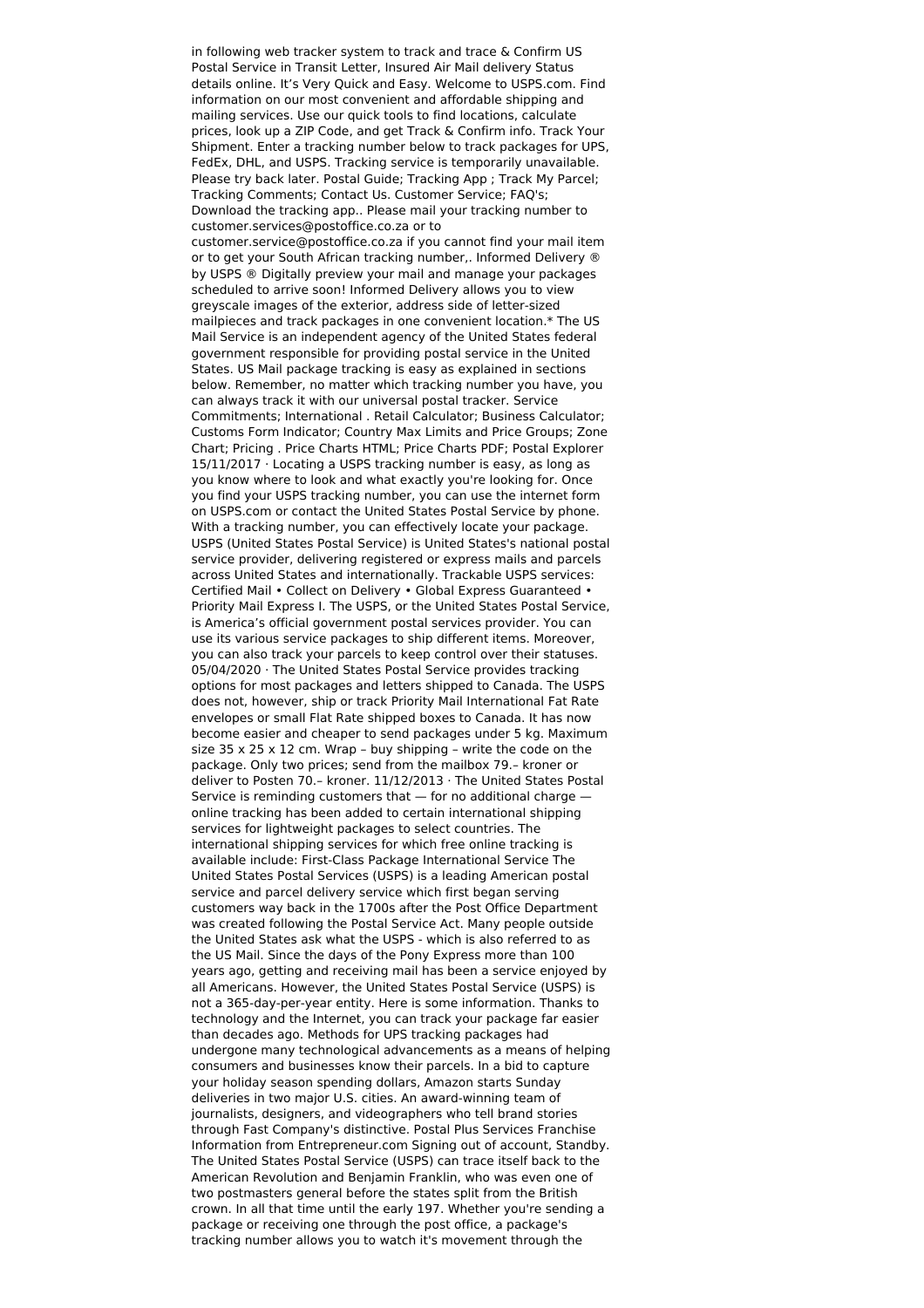system. Here are the ways to check the post office's shipping and tracking information. Tracking numbers? Old school. Sure, they're useful to see where your package is in a pinch, but there are plenty of better ways to see what's shipping to your home or apartment and when—without having to click on links, copy and paste compl. When sending a package, sometimes it's nice to know when it's going to arrive at its destination. Fortunately, thanks to technology, it's possible to do so. When you're sending packages through Speed Post, you can use the following guidelin. The U.S. Postal Service employs about 500,000 people and is responsible for the delivery of mail. Learn more about the United States Postal Service. Advertisement By: Lee Ann Obringer & Melanie Radzicki McManus | Updated: Nov 30, 2020 The U. Look for the U.S. Look for the U.S. Postal Service to undergo a vast makeover in coming years. The quasi-public institution is adjusting its operations in light of falling mail deliveries and record red ink, as electronic media and other de. **Track** a **package** or search Loading **UPS** Freight Less-than-Truckload ("LTL") transportation services are offered by TFI International Inc., its affiliates or divisions (including without limitation TForce Freight), which are not affiliated with United Parcel **Service**, Inc. or any of its affiliates, subsidiaries or related entities ("**UPS**"). Welcome to **USPS.com**. Find information on our most convenient and affordable shipping and mailing services. Use our quick tools to find locations, calculate prices, look up a ZIP Code, and get **Track** & Confirm info. **United States Postal Service** (**USPS**), Post Office, **U.S**. **Mail**, or **Postal Service** is an independent agency of the executive branch of the **United States** federal government responsible for providing **postal service** in the **United States**. **Tracking** the **packages** form **United States** (USA) If a **package** qualifies for the **USPS** Delivery Instructions™ **service**, you can tell **USPS** where to leave a **package** at your address, send it to a different address, or send it to your Post Office. Click Change Delivery Instructions on the **tracking** results page to leave your request. **USPS** ® international **mail** services go to Canada, Mexico, and more than 190 countries. Choose a mailing **service** based on delivery speed or shipping prices. Our fastest services even include international **tracking** and insurance. Click-N-Ship ® **service** and **USPS** online tools help you fill out customs forms and print postage and address labels. **USPS.com**® - **USPS Tracking**® The **United States Postal Service** is an independent agency of the **United States** federal government responsible for providing **postal service** in the **United States**. It is one of the few government agencies explicitly authorized by the **United States** Constitution. US Post **tracking package** is easy as explained in sections below. **Track** Your **Packages** Automatically. Get the free Informed Delivery ® feature to **track** all your incoming **packages** automatically with email alerts. You can also add and manage **packages** you've shipped using the online dashboard or app. Learn more about Informed Delivery. Please make a selection before continuing. USPS Tracking® - The Basics. 17TRACK is the most powerful and inclusive package tracking platform. It enables to track over 170+ postal carriers for registered mail, parcel, EMS and multiple express couriers such as DHL, Fedex, UPS, TNT. As well as many more international carriers such as. 05/04/2020 · The United States Postal Service provides tracking options for most packages and letters shipped to Canada. The USPS does not, however, ship or track Priority Mail International Fat Rate envelopes or small Flat Rate shipped boxes to Canada. PackGe seems to have been lost at some point which caused concern. CTT did reply to my inquiry to note simply it was in the states and I should check w the postal service. However, the postal service said it didn't have the package. The very next day it was delivered. Somehow a handoff was missed. That should improve. Otherwise fine service Where is my package? - USPS. The United States Postal Services (USPS) is a leading American postal service and parcel delivery service which first began serving customers way back in the 1700s after the Post Office Department was created following the Postal Service Act. Many people outside the United States ask what the USPS - which is also referred to as the US Mail. Just Enter USPS Certified Mail Tracking Article number (Starts with 9407) in following web tracker system to track and trace & Confirm US Postal Service in Transit Letter, Insured Air Mail delivery Status details online. It's Very Quick and Easy. 11/12/2013 · The United States Postal Service is reminding customers that — for no additional charge — online tracking has been added to certain international shipping services for lightweight packages to select countries. The international shipping services for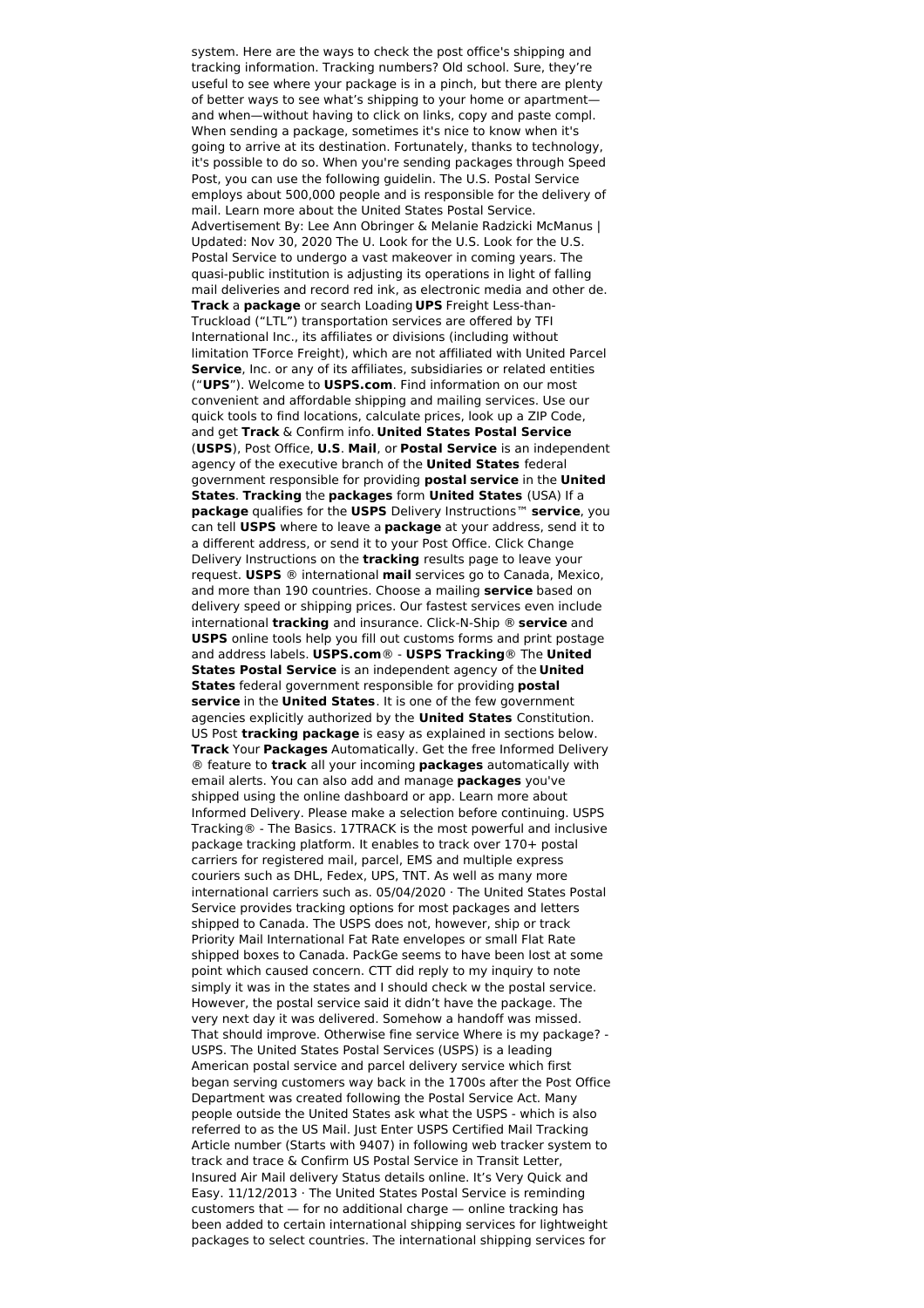which free online tracking is available include: First-Class Package International Service 20/10/2021 · Monitor received packages—from the dock to the desk. UPS Trackpad allows you to scan and track details of received packages across your organization. Gain greater visibility into your freight shipments. Get alerts when the pickup is scheduled, completed, or delayed, or even on the way. Spend less time tracking down the information you need. Updated 2 minutes ago: USPS.com is the website for the United States Postal Service. The site offers track and trace of shipments, delivery notifications, missing mail and packages. TrackingMore is a third party parcel tracking tool (also known as multi-carrier tracking tool) which supports online parcel tracking of worldwide 477 express and postal couriers. You can enter a tracking number, air waybill (AWB) number or reference number to track & trace a single international or domestic package, use CSV upload or restful. USPS.com® - USPS Tracking® The United States Postal Service is an independent agency of the United States federal government responsible for providing postal service in the United States. It is one of the few government agencies explicitly authorized by the United States Constitution. US Post tracking package is easy as explained in sections below. USPS or the United States Post Service is an independent agency of the US government that provides postal services in the United States. In 2013, it had over 200,000 vehicles and as of January 2014, it has more than 600,000 workers. It has now become easier and cheaper to send packages under 5 kg. Maximum size 35 x 25 x 12 cm. Wrap – buy shipping – write the code on the package. Only two prices; send from the mailbox 79.– kroner or deliver to Posten 70.– kroner. 15/01/2020 · S10 is a system for assigning 13-character identifiers to postal items for their easy tracking. For domestic packages in the US, a UPS tracking number will start with "1Z" followed by a 6 character shipper number, a 2 digit service level indicator, and finally 8 digits identifying the package, for a total of 18 characters. 22/08/2019 · The USPS International is responsible for the provision of postal and parcel delivery services across Mexico, Canada, and over 190 destination countries globally. The delivery services are fast, reliable, and costeffective. OrderTracking offers parcel tracking services from over 600 couriers including China EMS(ePacket), Yanwen[JTNT and. 10/07/2020 · The United States Postal Service will do absolutely everything they can to help find missing mail USPS individuals were responsible for delivering the first place. If after contacting the mail carrier directly and they say that they either do not have the package inside of the vehicle or that they delivered the package to you already and that. Tracking number. Contact the sender of the item to request the tracking number for it. If you ordered your item online, you may find the tracking number in a shipping confirmation email from the sender. A tracking number can consist of either of the following: 16 numbers. (for example, 1111 1111 1111 1111) Tracking | UPS - United States. UPS Freight Less-than-Truckload ("LTL") transportation services are offered by TFI International Inc., its affiliates or divisions (including without limitation TForce Freight), which are not affiliated with United Parcel Service, Inc. or any of its affiliates, subsidiaries or related entities ("UPS"). 13/10/2021 · Another option to track package is by using your RSS reader. The customers often use their RSS reader to track their packages. RSS reader is used to track the shipments via United States Postal Service, United Parcel Service (UPS), or FedEx. But, the users need to create a unique RSS Feed for using this. Track Your Shipment. Enter a tracking number below to track packages for UPS, FedEx, DHL, and USPS. Tracking service is temporarily unavailable. Please try back later. The USPS, or the United States Postal Service, is America's official government postal services provider. You can use its various service packages to ship different items. Moreover, you can also track your parcels to keep control over their statuses. Track delivery of your USPS shipments. Stamps.com makes it easy to track packages and share USPS tracking numbers with your customers. Once you print a shipping label, you can choose to email the tracking link information to your customers from within Stamps.com. 30/09/2021 · We are #NOT supported by or endorsed by WWW.USPS.COM, any Package Delivery Company or their Official Sites. We are just a helping site, which solves the issues of people related to the United States Postal Services and other Package Delivery Companies of the World and gives them the best possible solution. Tracking numbers? Old school. Sure, they're useful to see where your package is in a pinch, but there are plenty of better ways to see what's shipping to your home or apartment—and when